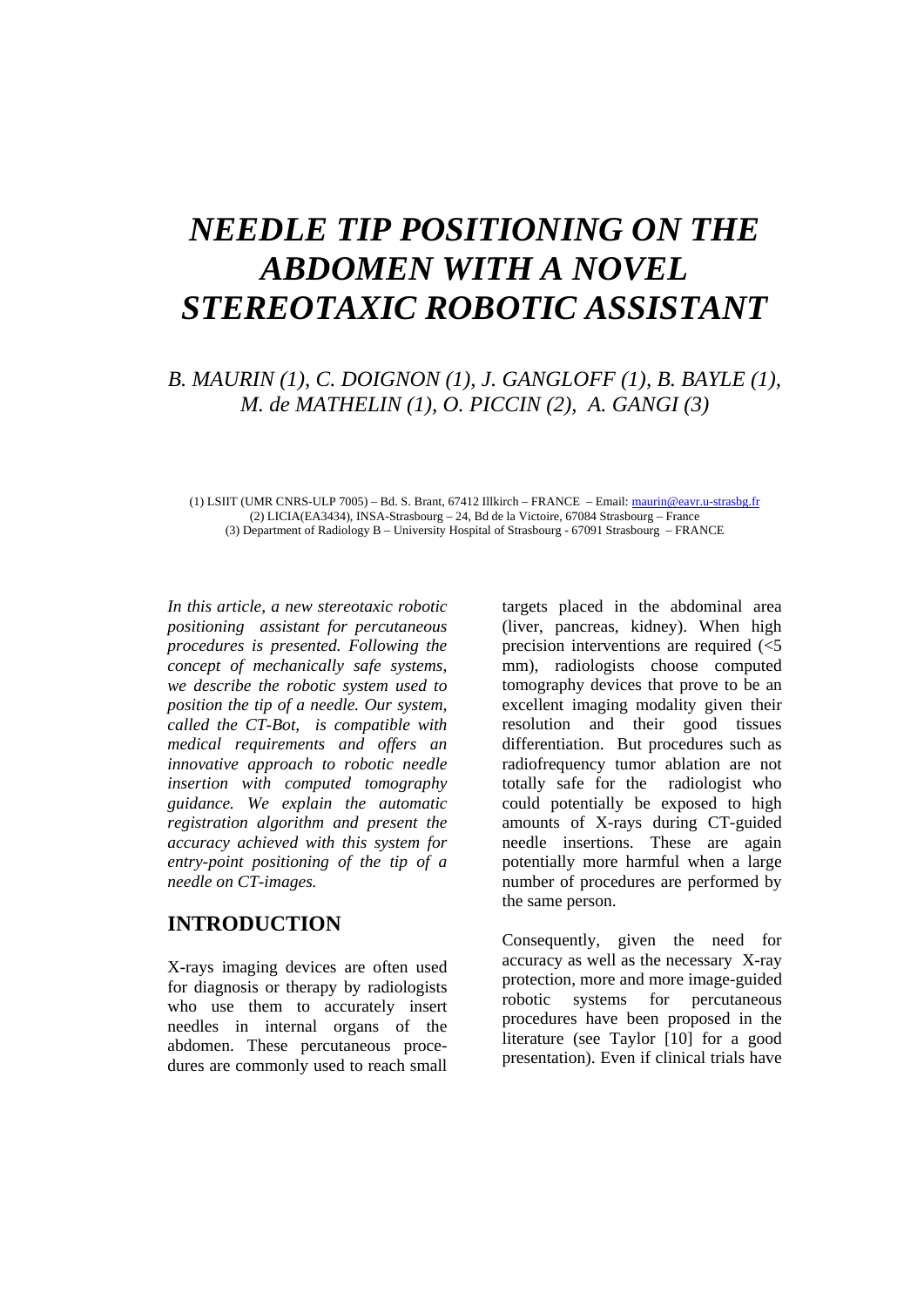already been achieved in some cases, current systems are not well-suited for abdominal interventions where the motions and the respiration of the patient create large disturbances that are difficult to compensate with a static needle holder.

We recently proposed some innovative ideas that we used in the design of a new robotic system with force feedback using a parallel mechanism [5,7]. The main innovation was that our robotic assistant involves two different kind of motion: first the positioning and orientation of a line supporting the needle using a parallel structure and second a needle driver unit that inserts the needle and spins it about its axis. This allows for security and safety of the patient while authorizing full movement of the needle.

Since this system is part of a complete project that start from the pre-operative images of a patient to the intervention in the medical operating room, an important point is the registration of the robot with respect to the patient. The main idea we detail in this paper is how to do the fully automatic registration and positioning of the tip of a needle. In so doing the radiologist can forego manually holding the needle before the insertion begins.

Starting from the workflow of the intervention, this paper describes the robotic setup. Then the image-based registration method is explained, together with the stereotaxic fiducials. Conclusions on the accuracy reached during a point-and-click paradigm for the selection of the entry point with

automatic registration of the robot in the CT-image is given.

# **THE WORKFLOW OF A ROBOTIZED PERCUTA-NEOUS PROCEDURE**

The medical workflow of a typical robotic insertion is decomposed in different steps. The pre-operative steps are:

- 1. Localization of the target using imaging devices such as CT-scan;
- 2. Planning of the trajectory of the needle in the images.

And during the procedure:

- 1. Image acquisition, automatic registration of the robotic assistant (using e.g. stereotaxic fiducials);
- 2. Selection of an entry point on the abdomen of the patient with an insertion angle (point and click paradigm);
- 3. Automatic positioning of the needle driver;
- 4. Image acquisition and trajectory validation;
- 5. Small incision at indicated point and beginning of the procedure;
- 6. While needle is not on target
- 6.a Insertion of a few centimetres (with force feedback), synchronized with breathing motion;
- 6.b Image acquisition for checking;
- 7. Target reached.
- 8. Release of the needle for free motion around the entry point;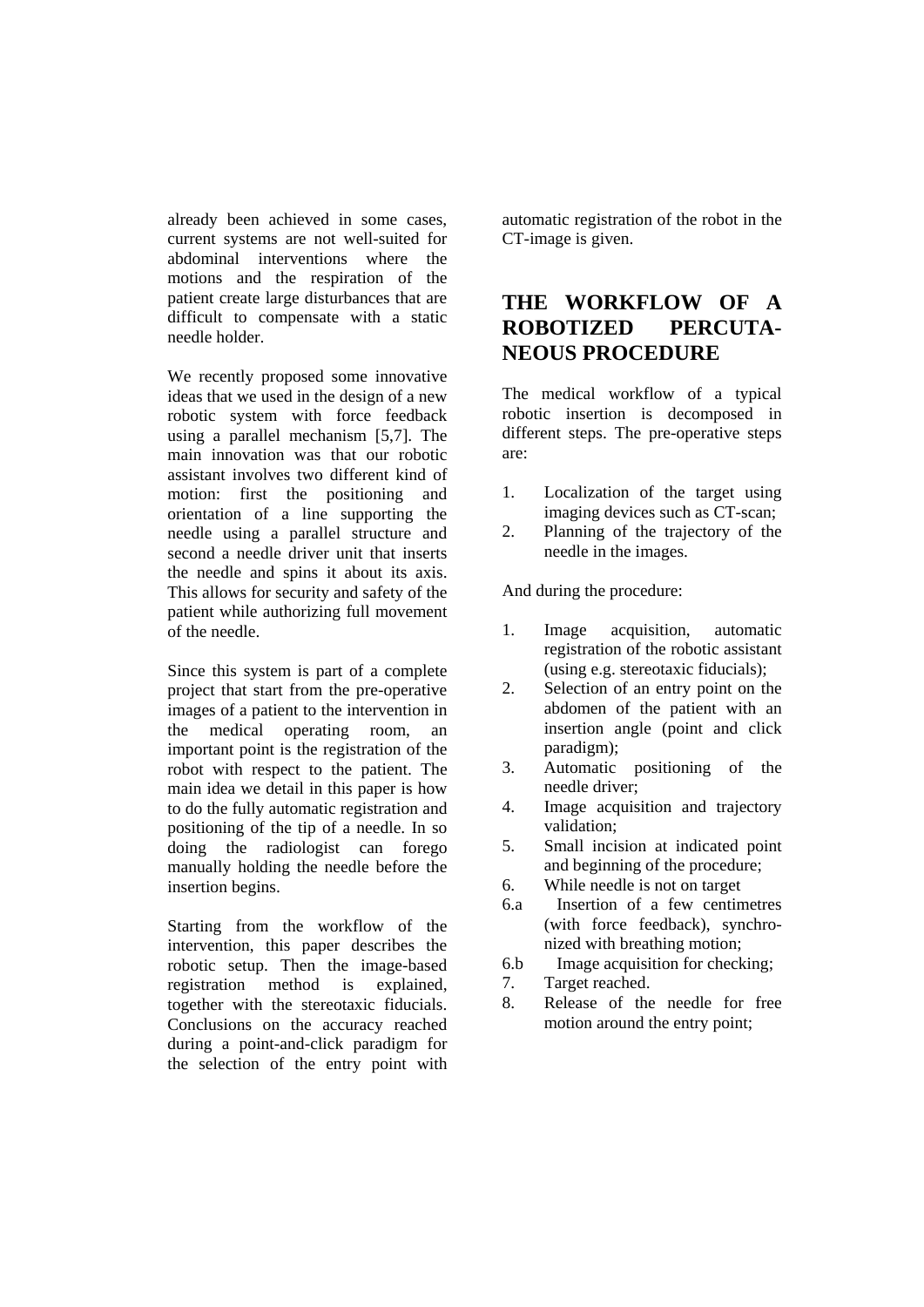This workflow is very similar to the one the radiologist does without robotic assistance. During these manual insertions, the time-consuming phases that expose the staff are the positioning of the needle tip on the proper entry point and also the alignment of the needle with respect to the planned trajectory. Once the entry-point is validated, he/she must still hold the needle while the insertion begins.

We think these phases are where a device like the CT-Bot can help by doing the positioning and the alignment of the needle. The radiologist can click on the control screen to choose an entry point on the CT-scan reference image and the robotic device does the automatic positioning. This greatly reduces the exposure time of the medical staff and allows for better accuracy.

The insertion phase (6), where the force feedback principle is used, is not developed here.

# **DESCRIPTION OF THE ROBOTIC SYSTEM: THE CT-BOT**

### *1. Mechanical Description*

Because the safety of the patient is undoubtedly the most important condition to be favoured in the design, the CT-Bot has been developed so that it is mechanically safe.

Like some recent works done on light robotic systems (see Berkelman *et Al*. [1] or Hong *et Al.* [3]) our prototype is also fixed on the abdomen of the patient, so that the motions of the patient and the external motions due to breathing are naturally compensated. Special straps are fastened to the body to avoid involuntary motion of the base support. We plan to adapt a deflating bag around the patient so that the system can be rigidly attached to the body. The base support makes it possible to fix the robotic positioning device with different orientation choices. This feature allows to select the best initial configuration according to the intervention objectives.



*Fig. 1: Computer Aided Design (CAD) model of the CT-Bot.* 



*Fig. 2: The prototype in the CT-scan.*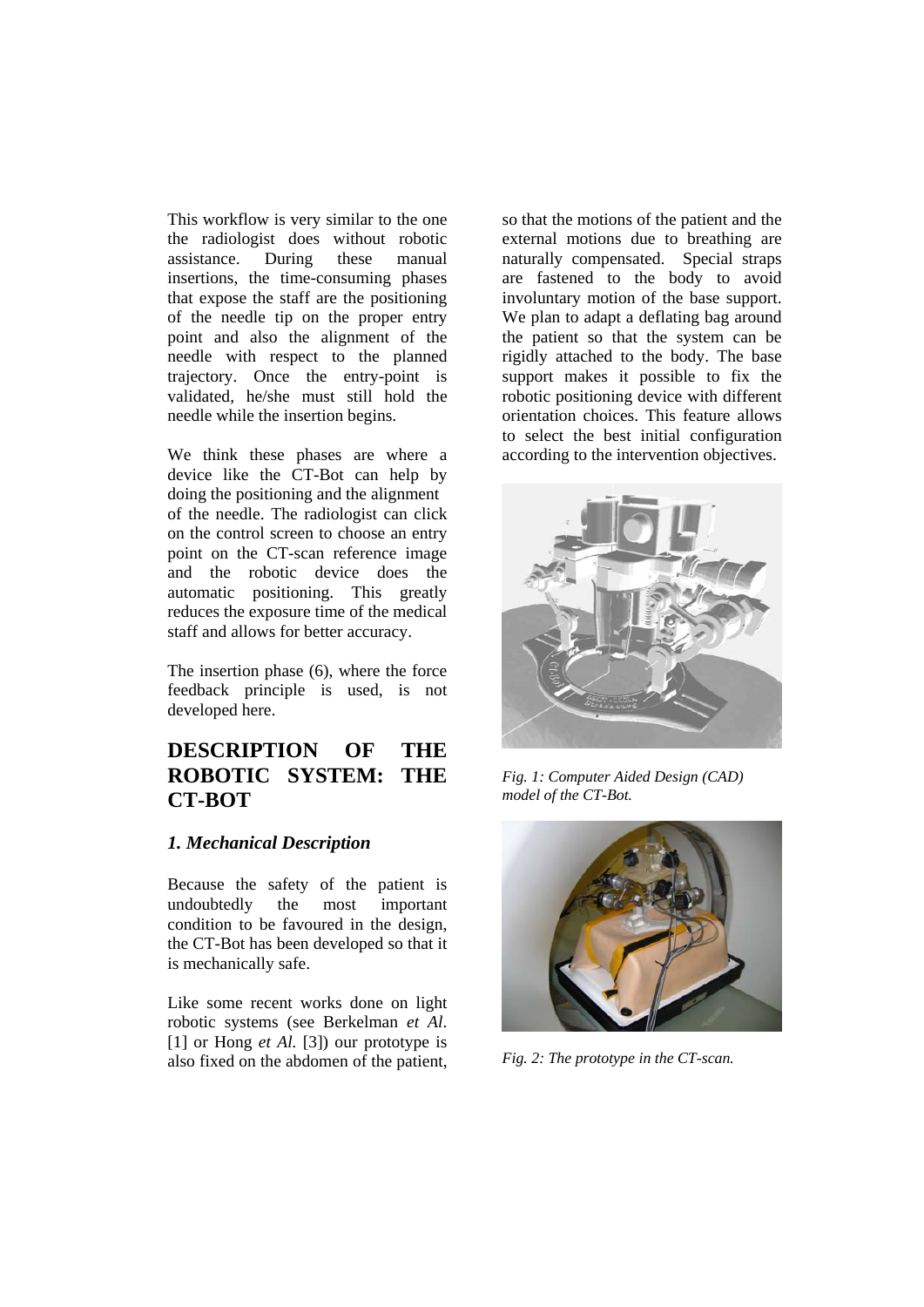To fit in the CT-scan available space on the patient abdomen, the size of the positioning device has been limited to a 20 cm^3 cube. The weight is about 3 kg which is a typical acceptable value. Sterilization will be solved using a plastic film to protect all electronic devices that can be directly in contact to a human. The CT-scan compatibility is ensured by choosing a parallel structure that has no metallic parts crossing the Xrays plane. The mobility of the chosen mechanism, supporting the needleholder, is five degrees of freedom which gives the required workspace for the motion of the needle.

The designed structure has three legs, i.e., three serial chains joining the base to the platform. Two opposite legs of the robot are symmetrical chains and form a planar 6-bar linkage with three degrees of freedom constrained. A 4-bar linkage is obtained using the third leg, restricting the last two degrees of freedom (see Fig.1 and Fig.2). According to the classification of Tsai and Merlet [8,11], this system is a parallel structure.

The solution of the robot kinematics is done in closed form using a Local Product Of Exponentials Formalism [5,9,12]. An approximated numerical Jacobian is used to study the workspace and the rigidity of the mechanism since the closed-form solution is not straightforward.

### *2. Position Control*

Using the previous solutions, we can control the robot actuators that are piezo-electrical motors with harmonicdrive gear reductors. A position-based loop is used to accurately set the position of the platform of the system that holds the needle.

To avoid any self-collision between the mechanical parts of the system, a realtime collision avoidance controller with a pre-computed operational grid has been used.

The calibration of the overall system is done by placing the platform in a known position/orientation reference. This part has to be more studied because of uncertainty on the positioning.

### **REGISTRATION PROCESS**

### *1. The stereotaxic fiducials*

To reference the system, we propose to use stereotaxic fiducials made of straight metal rods placed in the CT-scan volume (see Fig.3 and Fig.4).



*Fig 3. The stereotaxic principle* 

This kind of fiducial is well known by radiologists that often use them as coordinate frames for neurosurgery, for example.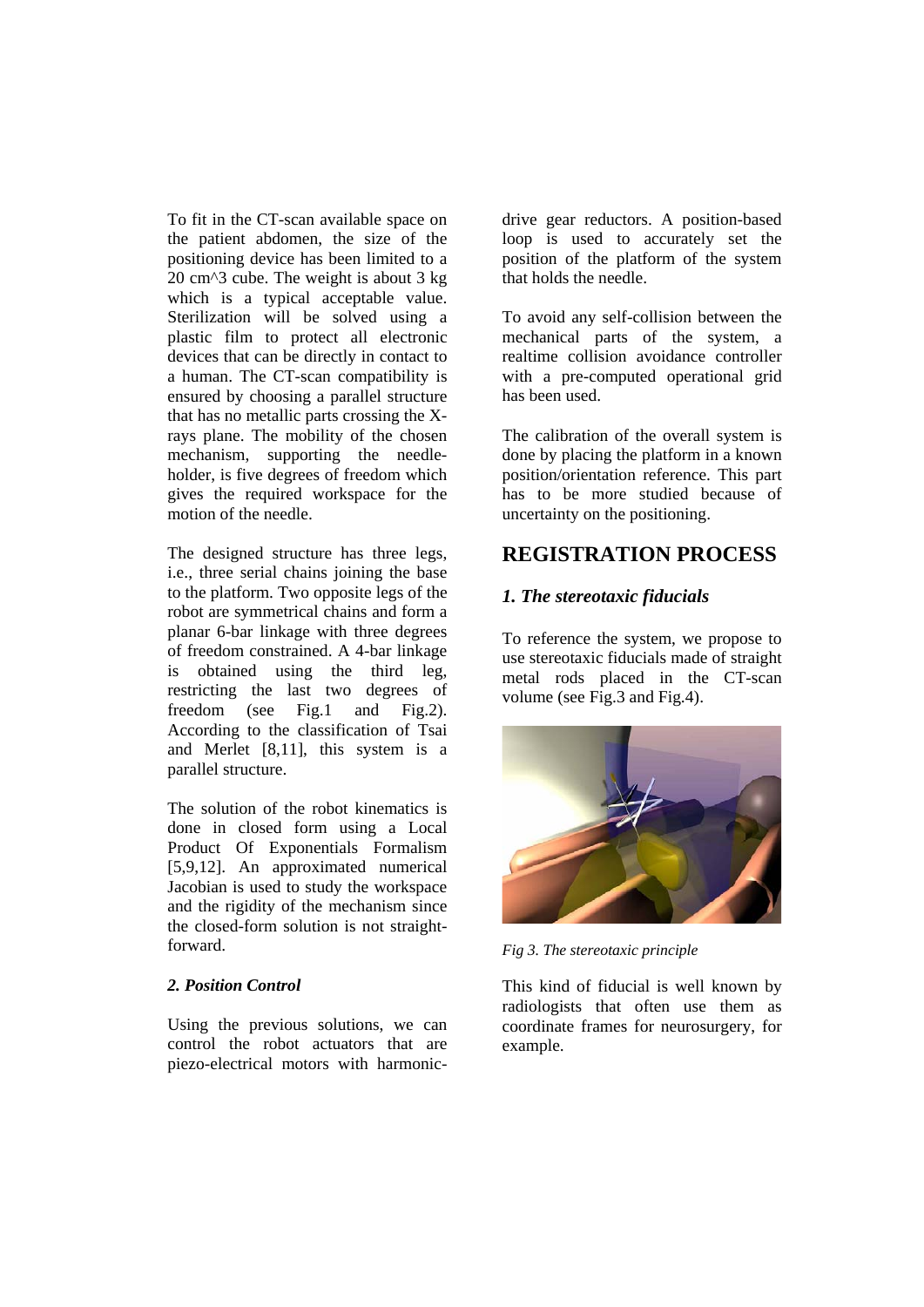Hence, stereotatic fiducials made of 30x30x40 mm plastic cubes with six fiducial lines [6] are used to accurately estimate the position and orientation of the location of the base of the robot.



*Fig 4. The Cube containing the fiducials* 

We propose to extend the use of stereotaxy, as proposed Brown [2] and Lavallée *et Al.* [4], so that the robotic device automatically registers itself with respect to the CT-image plane. Furthermore, patient to robot registration is necessary for further visual guidance. For that, we compute the relative transformation between the image planes and the end-effector holding the needle.

### *2. Registration Method*

The registration method is based on a linear least-squares solution of a geometric problem. This pose reconstruction algorithm works with a single image (a slice) of the fiducial cube that has at least 5 points visible. We adopt a random sample-consensus method to achieve automatic registration with 6 visible points or more.

Today, an accuracy reconstruction of 1 mm in positioning of the cube is obtained using 512x512 image with 0.5 mm scaling factors. The needle tip position should be known by less than 5 mm using the forward kinematics.

# **VISUAL POSITIONING OF THE NEEDLE TIP**

Once an insertion point is chosen in the CT-image, the CT-Bot must do the automatic positioning with respect to the selected entry point. The rigid body transformation to be executed is computed by using the registration of the cube in the image, knowing the position of the cube with respect to the robot, the relative motion is easily computed.

By installing the robot with a needle on the translating table of the scanner, our goal is to point a given position in the image with the tip of the needle.

# **RESULTS**

### *1. Registration*

The fiducials and the robot give the CT image shown on Fig 5. On this picture, the tip of the needle is also detectable.

We processed the image by thresholding the image with a value of 2000 to get the metal parts, and then we segmented it to obtain only the ellipsoidal shapes. After many trials with our software, we always get the following transformation:

$$
R = \begin{bmatrix} 0.986 & -0.153 & -0.059 \\ 0.084 & 0.158 & 0.984 \\ -0.142 & -0.976 & 0.168 \end{bmatrix}
$$
  
T = [-155.7 -36.5 210.]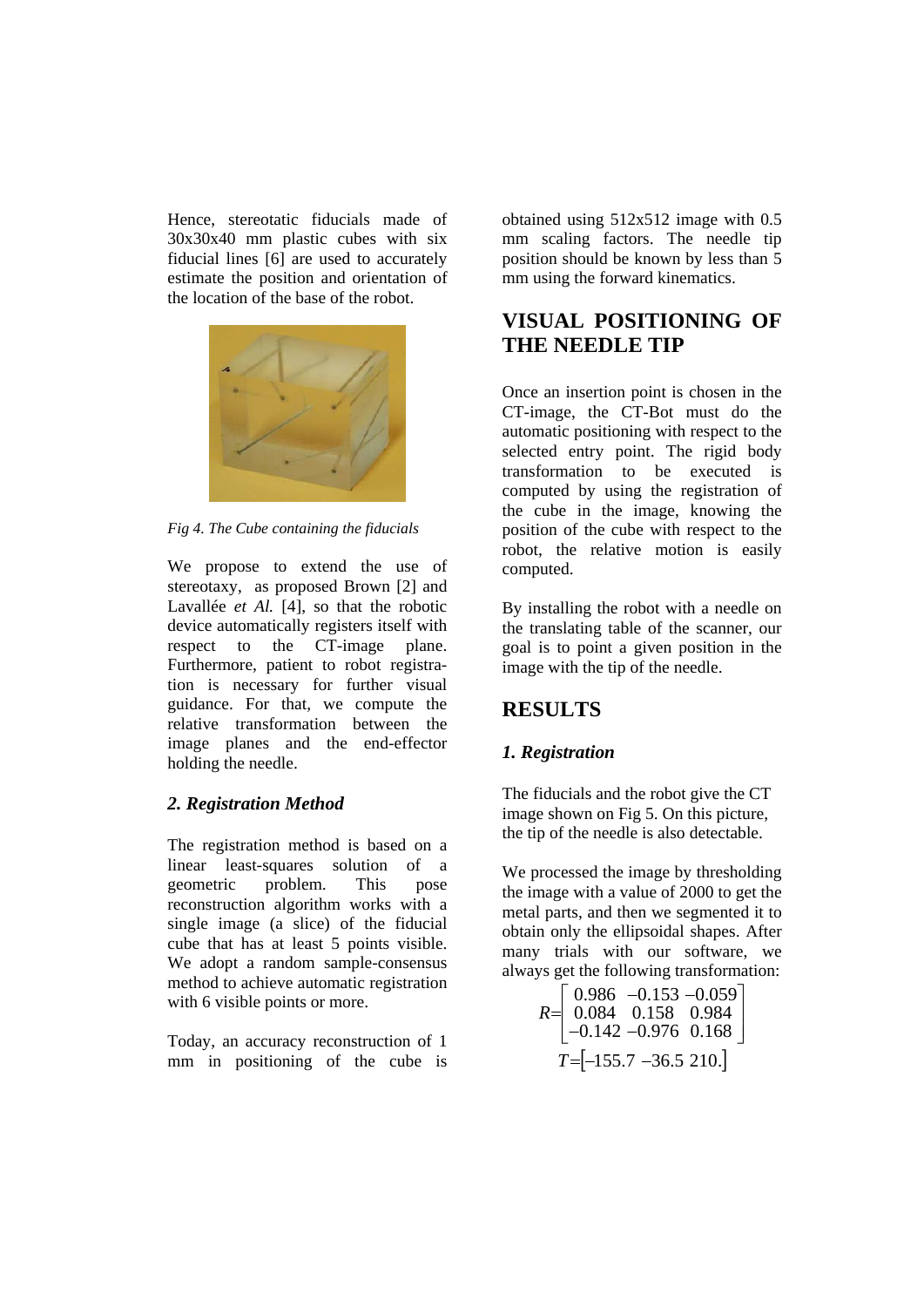

*Fig 5. CT-image of the fiducials together with the needle, before the positioning.* 

This means that we can now map a pixel point to a spatial position.

### *2. Visual positioning*

We indicate on the screen the current tip position in pixel and the pixel position of a target (metal needle) to reach with the tip of the needle. This translation is mapped to a relative Cartesian displacement to execute. The result can be seen on the Fig. 6 and Fig. 7 where one can easily check the tip position.



*Fig 6. CT-image after the displacement* 



*Fig 7. Picture taken after the displacement* 

Two trials of visual positioning have been successfully done with a final error that is less than 1 mm. The measure is difficult to quantify since we cannot mechanically measure the tip's position.

# **DISCUSSION**

Firstly, the robot calibration error is inherent to the mechanism. This error should be considered as a constant error that does not influence the relative Cartesian displacement. This is important when absolute positioning is required. Then, the error in the single slice pose reconstruction directly affects the visual positioning. It should be noted that the sensibility of the global needle registration method is mainly correlated with the pose reconstruction which is done with an average error of 1 mm.

The current entry point selection and tip detection is based on pixel information given by a mouse click. This information is to consider with caution since the accuracy in mainly the responsibility of the operator.